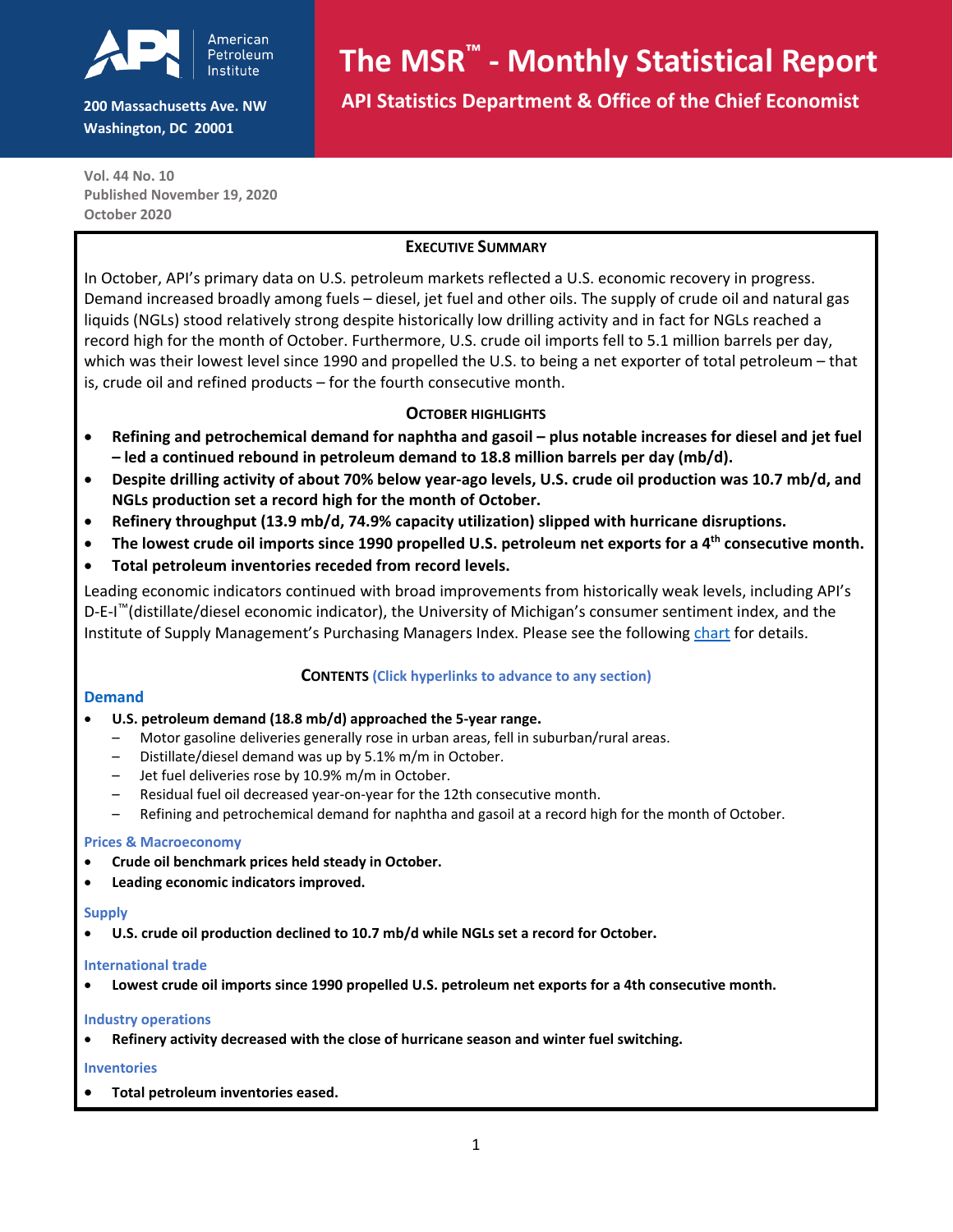## API's economic indicator: The API D-E-I™ - October 2020

The D-E-I<sup>m</sup> value of -2.3 for October 2020 and three-month average of -2.6 - gradual improvement for the second consecutive month - suggested increased monthly industrial production



**Details by section**

#### <span id="page-1-0"></span>*Demand*

**U.S. petroleum demand (18.8 mb/d) approached the 5-year range**



U.S. petroleum demand, as measured by total domestic petroleum deliveries, was 18.8 mb/d and reflected a 5.5% increase from September but a decrease of 9.0% compared with October 2019. Consequently, U.S. petroleum demand stood 3.2% below the bottom of the 5-year range in October – remarkable progress since its low point in April.

#### <span id="page-1-1"></span>*Gasoline*

#### **Motor gasoline deliveries generally rose in urban areas, fell in suburban/rural areas**

Consumer gasoline demand, measured by motor gasoline deliveries, was 8.5 mb/d in October. This was a decrease of 0.9% (0.1 mb/d) from September and 8.9% (0.8 mb/d) below the level in October 2019.



Through 2020 year-to-date, the *Apple Mobility* [Index](https://covid19.apple.com/mobility) has correlated significantly (+0.88) with API's monthly motor gasoline deliveries data at an elasticity of approximately 0.46. That is, a 10% increase (decrease) in the index value has corresponded with a 4.6% increase (decrease) in U.S. motor gasoline deliveries.

<span id="page-1-2"></span>Notably, regional gasoline consumption diverged in October, with deliveries of reformulated-type gasoline that is consumed primarily in urban areas having risen by 1.9% m/m in October, while deliveries of conventional gasoline that is consumed mainly in rural areas fell by 2.2% m/m. As state economies continued to recover from COVID-19, this could suggest some people who temporarily relocated out of urban areas may be returning.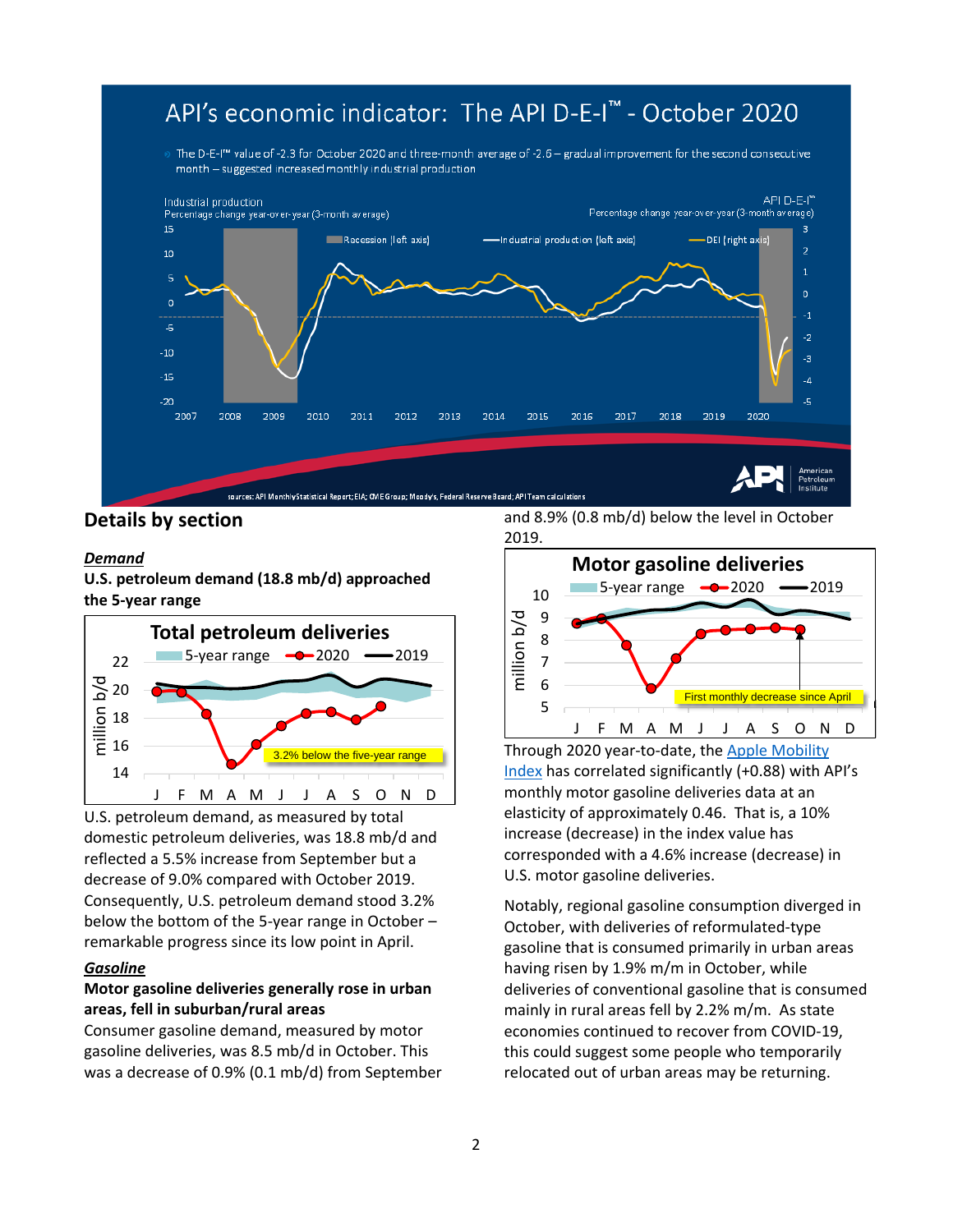#### *Distillate Fuel Oil* **Distillate/diesel demand up 5.1% m/m in October**



In October, distillate deliveries of 3.9 mb/d increased by 5.1% from September but were down by 8.0% y/y (0.3 mb/d). This was consistent with *DAT* iQ industry trendlines that showed spot trucking loads rose in October and spot freight, van and reefer rates have risen heading into the holiday season.

#### *Kerosene Jet Fuel*

**Jet fuel deliveries rose by 10.9% m/m in October**



'K-Jet' deliveries of 1.0 mb/d increased by 10.9% m/m in October but remained down by 40.3% versus October 2019. Notably, the increase in jet fuel deliveries did not appear to correspond with higher reported flight activity and passenger demand per [Flightradar24](https://www.flightradar24.com/) and **[TSA](https://www.tsa.gov/coronavirus/passenger-throughput)**. However, the increase was consistent with the drawdown in k-jet inventories, which have dropped by 14.8% year-todate since January and stood at their lowest levels since November 2014.

#### *Residual Fuel Oil*

#### **Residual fuel oil decreased year-on-year for the 12***<sup>P</sup>* **th***<sup>P</sup>* **consecutive month**

Deliveries of residual fuel oil, which is used in electric power production, space heating, industrial applications and as a marine bunker fuel, were 0.25 mb/d in October. Heading into winter, this marked

<span id="page-2-0"></span>

an increase of 2.0% m/m but a 21.6% decrease versus October 2019. With relatively weak industrial demand and marine fuel consumption due to *IMO* [2020](http://www.imo.org/en/MediaCentre/HotTopics/Pages/Sulphur-2020.aspx), October also represented the 12<sup>th</sup> straight year-on-year decline in residual fuel oil deliveries.

#### <span id="page-2-2"></span>*Naphtha & Gasoil "Other Oils"*

**Refining and petrochemical demand for naphtha and gasoil at a record high for October**



Deliveries of liquid feedstocks, such as naphtha and gasoil ("other oils") used in refining and petrochemical manufacturing, were 5.6 mb/d in October to a record high for the month. This was a 17.5% m/m increase, with a rebound following September's hurricane-related disruptions to Gulf Coast petrochemical activity.

<span id="page-2-3"></span><span id="page-2-1"></span>

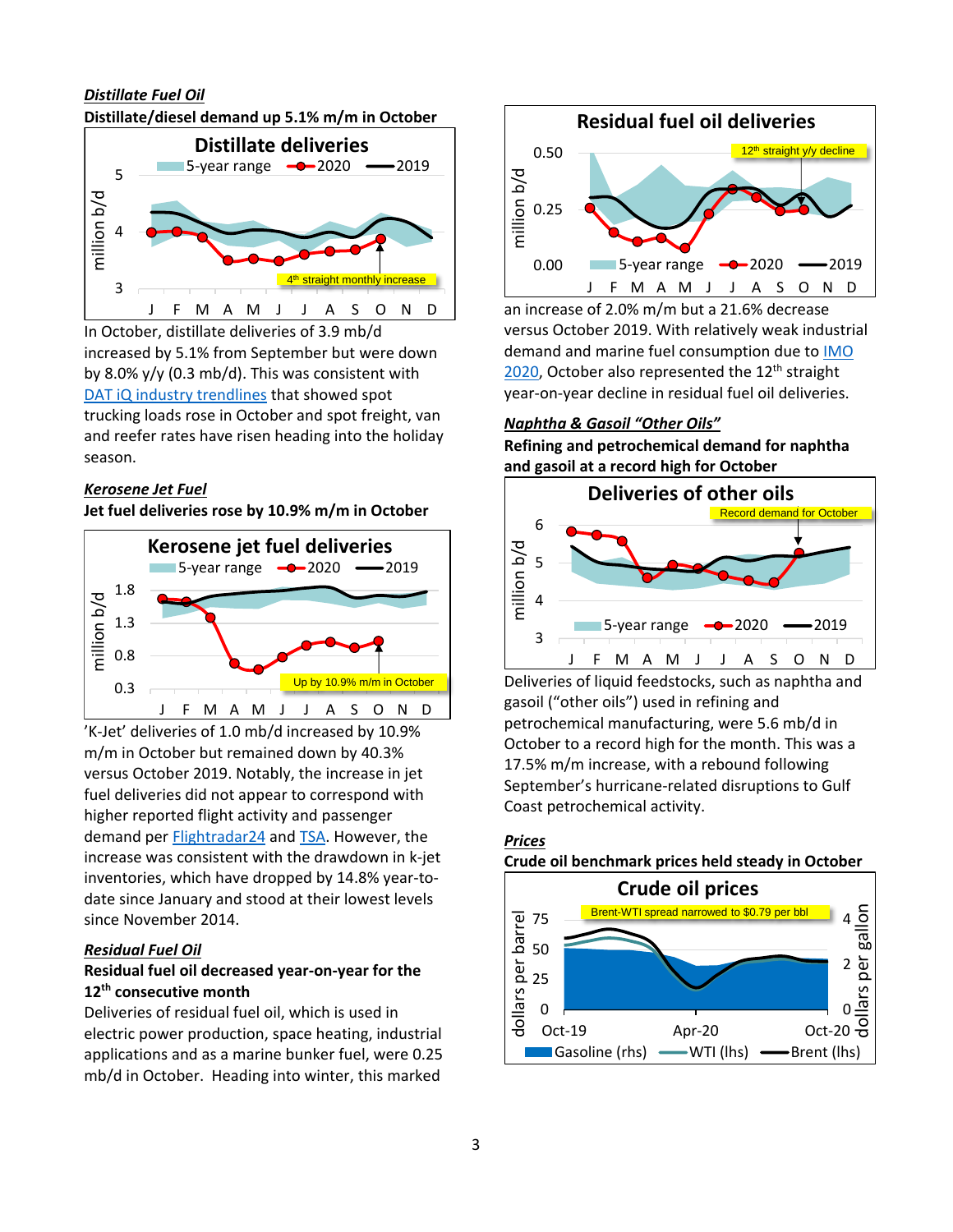In October, West Texas Intermediate (WTI) crude oil prices fell to \$39.40 per barrel, a 0.6% decrease m/m and the 5<sup>th</sup> straight month hovering near \$40/barrel. By comparison, Brent crude oil spot prices averaged \$40.19 per barrel in October, reducing the Brent-WTI price differential to \$0.79 per barrel for the month.

The historically low oil prices continued to correspond with low gasoline prices. The U.S. average conventional gasoline price held steady at \$2.25 per gallon in October, down by 17.5% (\$0.48 pergallon) from October 2019, according to [AAA](https://gasprices.aaa.com/).

#### <span id="page-3-0"></span>*Macroeconomy*

#### **Leading economic indicators improved**

API's economic indicator, The D-E-I<sup>™</sup>, which is based primarily on diesel/distillate supply, demand and inventories, had a reading of -2.3 in October and a three-month average of -2.6. The reading indicated the year-on-year change in U.S. industrial production strengthened for the fourth consecutive month, suggesting economic activity continued to rise from a low base.

The Institute for Supply Management's Purchasing Managers Index ([PMI](https://www.ismworld.org/supply-management-news-and-reports/reports/ism-report-on-business/pmi/september/)) had a reading of 59.3 in October, a 3.9 percentage point increase from September. Index values above 50.0 suggest an expansion. Production, new orders, trade, employment, inventories, and deliveries all increased while only prices decreased. Among the 18 manufacturing industries surveyed, 15 reported growth.

Based on *University* of Michigan's consumer

[sentiment index](http://www.sca.isr.umich.edu/), consumer sentiment improved as the index rose to 81.8 in October from 80.4 in September. The survey noted that the U.S. Presidential election outcome has changed consumer expectations along party lines. While those surveyed were generally more optimistic about an economic rebound, they remained concerned by COVID-19 mitigation and vaccine development efforts.

According to the *[Bureau of Labor Statistics \(BLS\)](https://www.bls.gov/)*, non-farm payrolls increased by 638 thousand, and the unemployment rate declined to 6.9% in October from 7.9% in September.

#### <span id="page-3-1"></span>*Supply*

#### **U.S. crude oil production declined to 10.7 mb/d while NGLs set a record for October**

In October, U.S. crude oil production was 10.7 mb/d, a decrease of 3.7% (0.4 mb/d) m/m as increased drilling activity and onshore production was offset by Gulf Coast hurricane season shut-ins of Gulf of Mexico offshore production.

Notably, U.S. crude oil production was sustained above 10.0 mb/d for a sixth consecutive month despite an oil-directed rig count that remained down by more than 70% versus October 2019.

Specifically, [Baker Hughes](https://rigcount.bakerhughes.com/na-rig-count) reported 204 active oildirected rigs in October, down from 708 rigs one year ago. However, the 204 rigs reflected an increase from a low point of 181 rigs in July. Rig productivity rose to record levels in most basins according the *[EIA's](https://www.eia.gov/petroleum/drilling/) [Drilling Productivity Report](https://www.eia.gov/petroleum/drilling/)* as producers drilled the most prospective targets employing their best rigs and crews.



<span id="page-3-2"></span>Despite natural gas-directed rigs also remaining down significantly (47.4% y/y in October), U.S. natural gas marketed production remained solid per *[EIA](https://www.eia.gov/naturalgas/weekly/)*, and the extraction of 5.0 mb/d (+0.3% y/y) in natural gas liquids (NGLs) set a record for the month of October and reenforced strong plant liquids demand with recovering industrial production.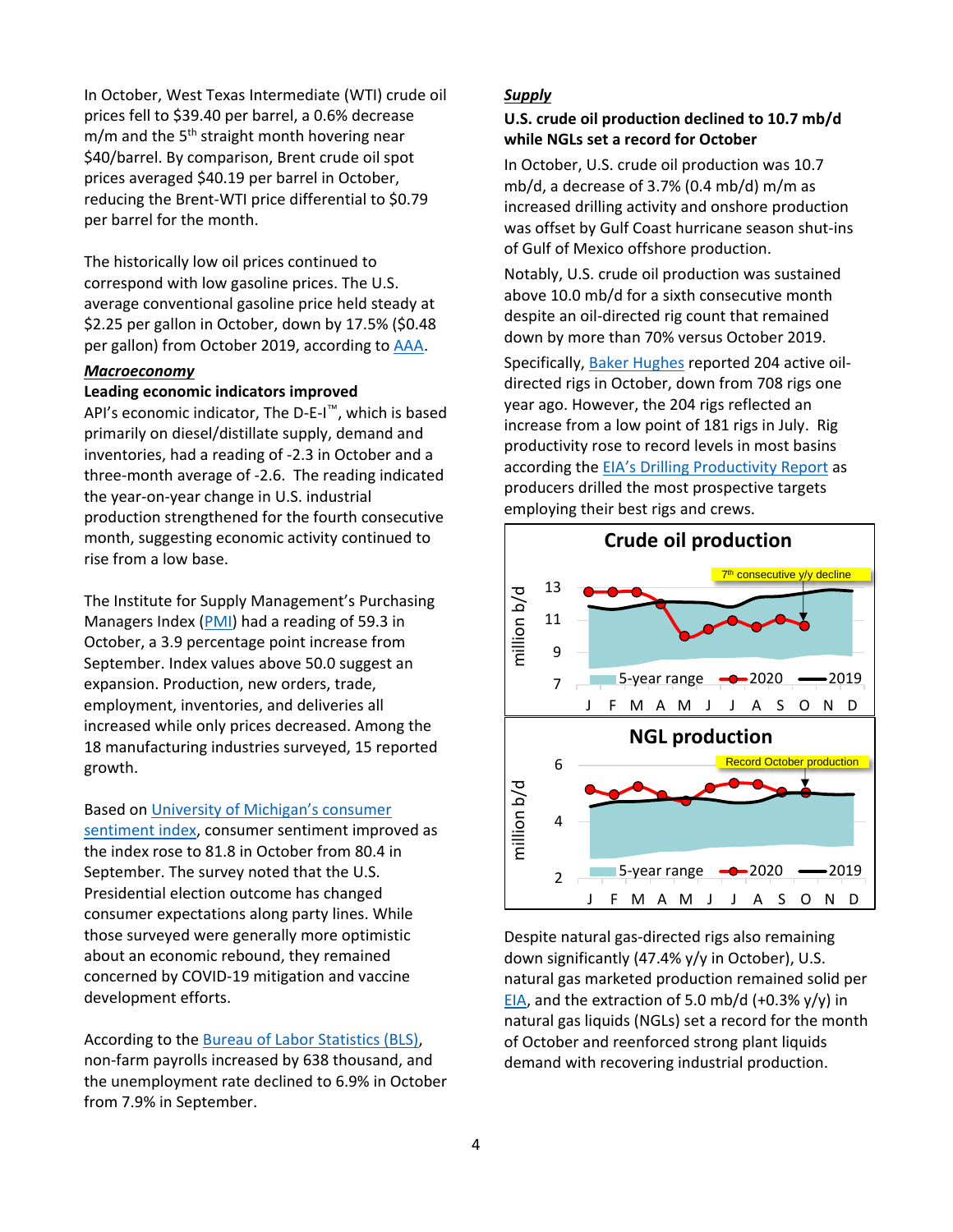#### *International trade*

**Lowest crude oil imports since 1990 propelled U.S. petroleum net exports for a 4<sup>th</sup> consecutive month** In October, the U.S. was a petroleum net exporter for the fourth straight month – and for 8 out of the past 10 months this year.

The U.S. imported 7.4 mb/d of crude oil and petroleum products in October. This was a 2.7% m/m (0.2 mb/d) decrease from September, driven mainly by lower crude oil imports that fell to 5.1 mb/d – their lowest level for October since 1990.

By contrast, U.S. exports of crude oil and refined products held steady at 7.8 mb/d, implying U.S. petroleum net exports of 0.4 mb/d in October.

Within the export total, 5.0 mb/d was refined products, which rose by 2.6% m/m, and the remaining 2.8 mb/d was crude oil that fell by 5.8% m/m (0.2 mb/d).



<span id="page-4-0"></span>*Industry operations*

**Refinery activity decreased with the close of hurricane season and winter fuel switching**

<span id="page-4-1"></span>

5



U.S. refinery throughput of 13.9 mb/d – down by 0.8% m/m with hurricane disruptions and the winter fuels-switching process – implied a capacity utilization rate of 74.9% for October.

### *Inventories* **Total petroleum inventories eased**



U.S. total petroleum inventories, including crude oil and refined products but excluding the Strategic Petroleum Reserve were 1.44 billion barrels (+0.2% m/m) in October. This was the highest inventory on record for the month of October, though notably, 0.9% below record June levels.

Within the total, crude oil stocks of 485.7 million barrels and distillate stocks of 155.4 million barrels fell by 1.9% m/m and 10.2% m/m, respectively, in October.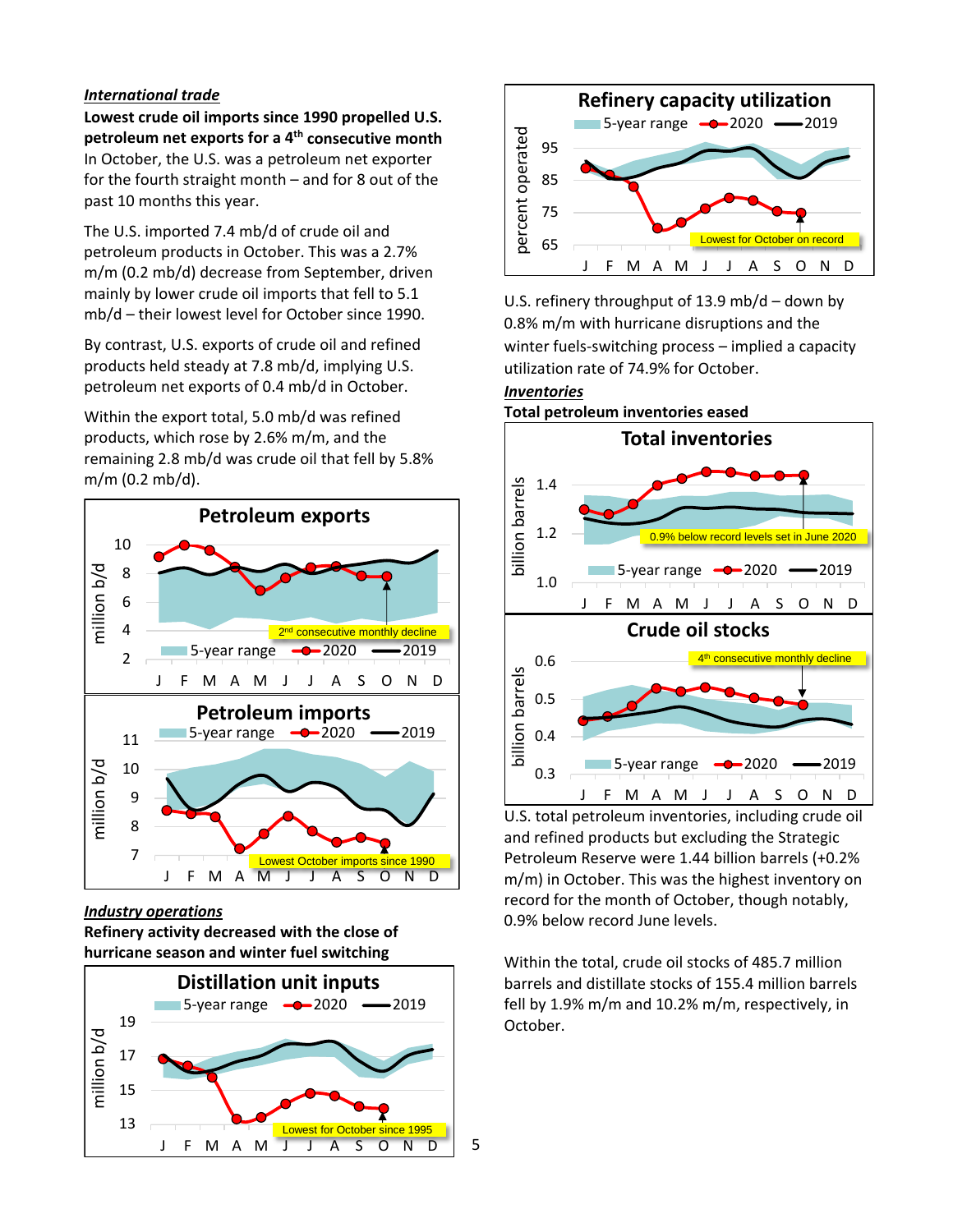#### **ESTIMATED UNITED STATES PETROLEUM BALANCE1 (Daily average in thousands of 42 gallon barrels)**

|                                         | October  |          |          | Year-to-Date |         |          |  |  |  |  |  |
|-----------------------------------------|----------|----------|----------|--------------|---------|----------|--|--|--|--|--|
| <b>Disposition and Supply</b>           | $2020^2$ | 2019     | % Change | $2020^{3}$   | 2019    | % Change |  |  |  |  |  |
| <b>Disposition:</b>                     |          |          |          |              |         |          |  |  |  |  |  |
|                                         | 8,475    | 9,308    | (8.9)    | 8,083        | 9,354   | (13.6)   |  |  |  |  |  |
|                                         | 2,750    | 2,965    | (7.3)    | 2,508        | 3,044   | (17.6)   |  |  |  |  |  |
|                                         | 5,725    | 6,343    | (9.7)    | 5,575        | 6,309   | (11.6)   |  |  |  |  |  |
|                                         | 1,031    | 1.727    | (40.3)   | 1.069        | 1.740   | (38.5)   |  |  |  |  |  |
|                                         | 3,884    | 4,224    | (8.0)    | 3,730        | 4,112   | (9.3)    |  |  |  |  |  |
|                                         | 3,867    | 4,223    | (8.4)    | 3,701        | 4,045   | (8.5)    |  |  |  |  |  |
|                                         | 3,852    | 4,215    | (8.6)    | 3,683        | 4,036   | (8.7)    |  |  |  |  |  |
|                                         | 17       | 1        | 1,600.0  | 29           | 67      | (56.7)   |  |  |  |  |  |
|                                         | 250      | 319      | (21.6)   | 181          | 281     | (35.6)   |  |  |  |  |  |
| All other oils (including crude losses) | 5,263    | 4,982    | 5.6      | 4,839        | 4,990   | (3.0)    |  |  |  |  |  |
|                                         | (55)     | 154      | na       | 73           | 58      | na       |  |  |  |  |  |
| Total domestic product supplied         | 18,848   | 20,714   | (9.0)    | 17,975       | 20,534  | (12.5)   |  |  |  |  |  |
|                                         | 7,795    | 9,039    | (13.8)   | 8,423        | 8,357   | 0.8      |  |  |  |  |  |
|                                         | 26,643   | 29,753   | (10.5)   | 26,397       | 28,891  | (8.6)    |  |  |  |  |  |
| Supply:                                 |          |          |          |              |         |          |  |  |  |  |  |
| Domestic liquids production             |          |          |          |              |         |          |  |  |  |  |  |
| Crude oil (including condensate)        | 10.650   | 12,673   | (16.0)   | 11,392       | 12,131  | (6.1)    |  |  |  |  |  |
|                                         | 5,038    | 5,022    | 0.3      | 5,104        | 4,791   | 6.5      |  |  |  |  |  |
|                                         | 965      | 1,109    | (12.9)   | 987          | 1,138   | (13.3)   |  |  |  |  |  |
|                                         | 16,653   | 18,804   | (11.4)   | 17,483       | 18,060  | (3.2)    |  |  |  |  |  |
| Imports:                                |          |          |          |              |         |          |  |  |  |  |  |
| Crude oil (excluding SPR imports)       | 5.147    | 6.242    | (17.5)   | 5,900        | 6,895   | (14.4)   |  |  |  |  |  |
|                                         | 3,253    | 3,760    | (13.5)   | 3,526        | 3,826   | (7.8)    |  |  |  |  |  |
|                                         | 1,894    | 2,481    | (23.7)   | 2,374        | 3,069   | (22.6)   |  |  |  |  |  |
|                                         | 2,270    | 2,357    | (3.7)    | 2,006        | 2,347   | (14.5)   |  |  |  |  |  |
| Total motor gasoline (incl. blend.comp) | 555      | 721      | (23.0)   | 570          | 832     | (31.5)   |  |  |  |  |  |
|                                         | 1,715    | 1,637    | 4.8      | 1,436        | 1,515   | (5.2)    |  |  |  |  |  |
|                                         | 7,417    | 8,599    | (13.7)   | 7,907        | 9,242   | (14.4)   |  |  |  |  |  |
|                                         | 24,070   | 27,403   | (12.2)   | 25,390       | 27,301  | (7.0)    |  |  |  |  |  |
|                                         | (2,573)  | (2, 351) | na       | (1,008)      | (1,590) | na       |  |  |  |  |  |
| <b>Refinery Operations:</b>             |          |          |          |              |         |          |  |  |  |  |  |
| Input to crude distillation units       | 13,941   | 16,128   | (13.6)   | 14,751       | 16,947  | (13.0)   |  |  |  |  |  |
| Gasoline production                     | 9,172    | 10,259   | (10.6)   | 8,714        | 10,093  | (13.7)   |  |  |  |  |  |
| Kerosene-jet production                 | 834      | 1,653    | (49.5)   | 1,007        | 1,783   | (43.6)   |  |  |  |  |  |
| Distillate fuel production              | 4,238    | 4,794    | (11.6)   | 4,771        | 5,110   | (6.6)    |  |  |  |  |  |
| Residual fuel production                | 170      | 340      | (50.0)   | 201          | 377     | (46.7)   |  |  |  |  |  |
|                                         | 18,622   | 18,808   | (1.0)    | 18,764       | 18,808  | (0.2)    |  |  |  |  |  |
|                                         | 74.9%    | 85.8%    | na       | 78.6%        | 90.1%   | na       |  |  |  |  |  |
|                                         | 13,446   | 15,681   | (14.3)   | 14,220       | 16,547  | (14.1)   |  |  |  |  |  |

**1**. Total supply, i.e., production plus imports adjusted for net stock change is equal to total disposition from primary storage. Total disposition from primary storage less exports equals total domestic products supplied. Information contained in this report is derived from information published in the API *Weekly Statistical Bulletin* and is based on historical analysis of the industry. All data reflect the most current information available to the API and include all previously published revisions.

**2**. Based on API estimated data converted to a monthly basis.

**3.** Data for most current two months are API estimates. Other data come from U.S. Energy Information Administration (including any adjustments).

**4.** An adjustment to avoid double counting resulting from differences in product classifications among different refineries and blenders.

**5.** Includes unaccounted-for crude oil, withdrawals from the SPR when they occur, processing gain, field production of other hydrocarbons and alcohol, and downstream blending of ethanol.

**6.** Represents "Input to crude oil distillation units" as a percent of "Operable capacity".

**R:** Revised. **na:** Not available.